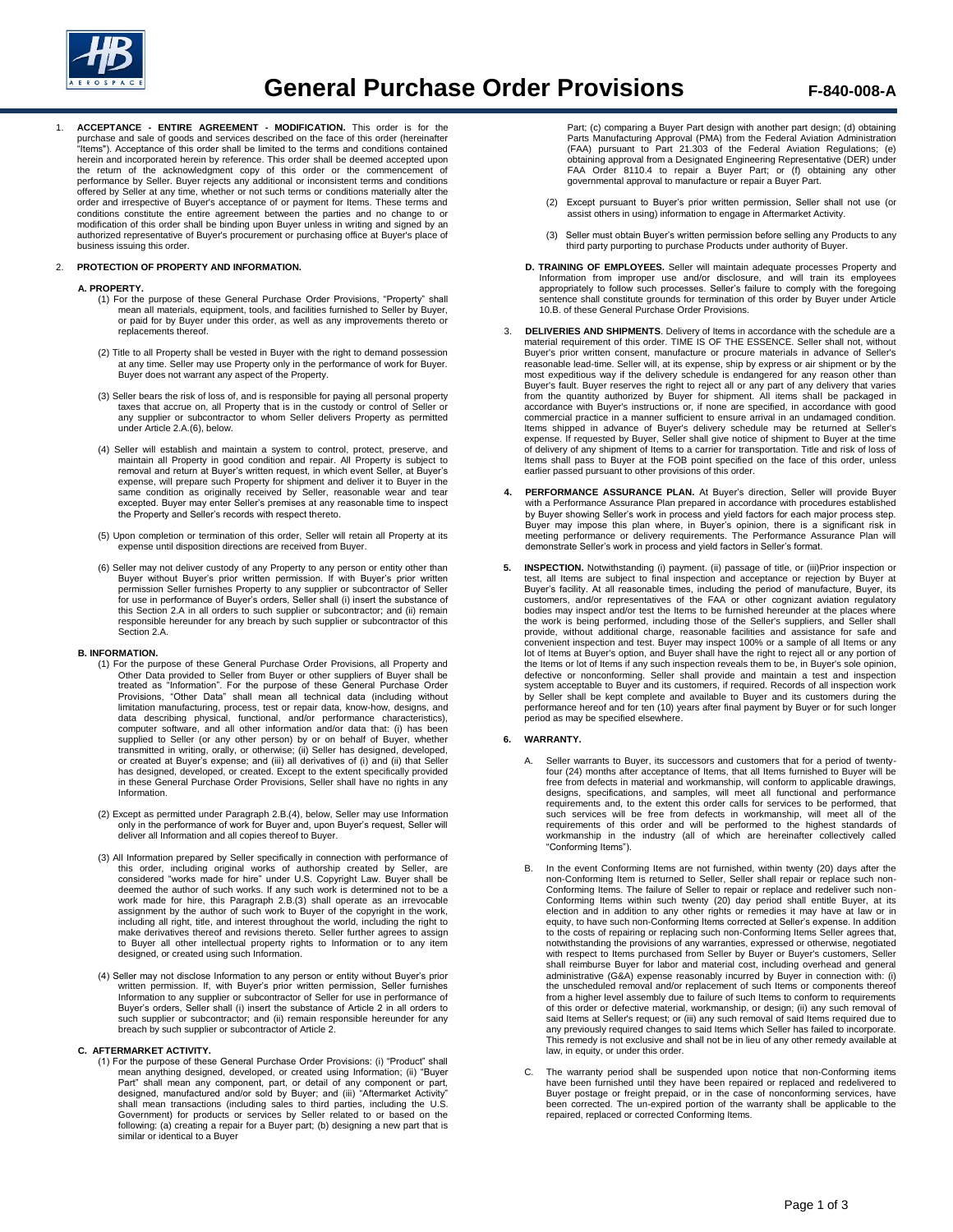

# **7. CHANGES**

- A. Buyer may, at any time, by a written change order, without notice to any sureties, make changes in any one or more of the following: (i) drawings, designs, specifications, where the items to be furnished are to be funct time of inspection, delivery or acceptance; (iv) the quantity and/or type of services ordered, (v) the work or service schedules, or (vi) the amount of any Buyer furnished property. If any such changes causes an increase or decrease in the cost of or time required for performance of this order, whether or not changed by the order, an equitable adjustment shall be made in the price or delivery schedule or both and this order shall be modified accordingly. No claim by Seller for adjustment hereunder shall be allowed unless made in writing for a specified amount within twenty (20) days from the date notice of any such change is received by seller. If Seller considers that the conduct, statement or direction of any of buyer's employees constitutes a change hereunder, Seller shall notify Buyer's authorized representative and take no action on the perceived change pending written approval of Buyer's<br>authorized representative. Only Buyer's authorized representative has authority to<br>approve a change. Any change made by seller without such w be deemed voluntary by Seller and not compensable in the cost of or time required for performance. Nothing in this Article shall excuse Seller from proceeding with the performance of this order as changed.
- B. Notwithstanding the above or any other provision of this order, Seller hereby agrees that any changes that are made to meet the specified performance requirements of this order shall not entitle Seller to any adjustment in either price or delivery.
- 8. DESIGN CHANGES. During performance of this order, Seller shall not make any changes in the design of items to be furnished by Seller under this order without<br>changes in the design of items to be furnished by Seller unde applies whether or not there is a cost impact associated with the change and regardless of the type of change involved, including product improvements.
- **9. STOP WORK ORDERS.** Buyer may, at any time by written order, require Seller to stop all or any part of the work under this order for a period of up to one hundred twenty (120) days after delivery of such stop work order, and for any further period as the<br>parties may agree. Immediately upon receipt of such stop work order, Seller shall<br>comply with its terms and take all reasonable steps to allocable the work stoppage. At any time during such a period, Buyer may, in whole or in part, either cancel the stop work order or terminate the work in accordance with Article 10.A., Termination, of this order. To the extent the stop work order is canceled or expires, Seller shall resume work. If a stop work order is the sole and exclusive cause of a material change in cost or delivery, an adjustment shall be made in the price (excluding profit) or the delivery schedule, or both and this order modified accordingly; provided, however, that no adjustment in price or delivery shall be made under this Article if, (i) the work would have been otherwise interrupted or delayed, or (ii) such adjustment is available or expressly excluded under any other provision of this order. No claim for adjustment shall be allowed unless submitted to Buyer in writing in a specified amount within twenty (20) days after the work is terminated or the stop work order expires or is canceled whichever first occurs.

# **10. TERMINATION.**

- A. By written notice, Buyer may terminate this order or any part hereof, for its sole convenience. In the event of such termination, Seller shall immediately stop all work hereunder and shall immediately cause all of its suppliers and subcontractors to cease work. Subject to the terms of this order, Seller shall be paid a portion of the order price reflecting the actual costs incurred for the work performed prior to the notice of termination, standard record keeping system, that have resulted from the termination. Seller shall submit its claim no later than six (6) months after receipt of the termination notice. Seller shall make reasonably available to Buyer or Buyer's representative, any books, records and papers supporting its claim. Seller shall not be paid for any work performed or costs incurred which should have been avoided. Upon Buyer's payment to Seller in accordance with this Section 10.A., title to all<br>equipment, materials, work-in-progress, special tooling, finished products, and<br>anything acquired for this order, and any plans, drawings, in Buyer.
- B. By written notice, Buyer may terminate this order in whole or in part: (i) if Seller fails or refuses to perform in accordance with any of the requirements of this order or to make progress so as to endanger performance hereunder (a "Default"), (ii) if Seller becomes insolvent or suspends any of its operations or if any petition is filed or proceeding commenced by or against Seller (whether voluntary or involuntary) under any federal or state law, or under any agreement, instrument, security interest, or similar arrangement, relating to bankruptcy, arrangement among debtor and creditors, reorganization, receivership or assignment for the benefit of creditors, (iii) if Seller fails to provide Buyer, upon request, with adequate assurances of future performance within the time period requested by Buyer, or (iv) if Seller engages in any use or disclosure of information that is not expressly permitted under the terms of this order. Any such termination will be without liability to Buyer except for completed items delivered and accepted by Buyer, payment for which can be set off against damages to Buyer. Buyer may require Seller to transfer title and deliver to Buyer any or all property produced or procured by Seller for performance of the work completed as of the termination and Seller shall be credited with the reasonable value thereof not to exceed Seller's actual incurred costs or the order price, whichever is less. Seller will be liable for damages caused by or resulting from its default including but not limited to excess costs of re-procurement. If, after a termination pursuant to clause (i), (iii), or (iv) of this Section 10.B., it is determined that Seller was not in Default, that adequate assurances had been provided, or that Seller had a legal right to use or disclose information, the termination shall be deemed a termination for convenience in accordance with Section 10.A. Buyer or its designee shall have the right to audit all elements of any termination claim and<br>Seller shall make available to Buyer or Buyer's designee on request all books,<br>record, and papers relating thereto. Termination of the order Section 10.B. shall be without prejudice to any other rights and remedies of Buyer under statute or common law.
- C. To the extent this order is not terminated pursuant to Sections 10.A. or 10.B., above, Seller shall continue performance.
- **11. EXCUSABLE DELAYS.** Neither party shall be in default for any delay or failure to perform hereunder due to causes beyond its control and without its fault or negligence; provided, that any delay or failure to perform caused by the default of a supplier of Seller at any lower-tier shall be excused only if (i) it is beyond the control of both Seller and such supplier and without the fault or negligence of either, (ii) the parts to be furnished are not obtainable from other sources in sufficient time to permit Seller to meet the delivery schedule, and (iii) Seller furnishes prompt written notice to Buyer of the occurrence of any such cause that will or may delay Seller's performance. If delivery of any item is delayed by any excusable delay for more than three (3) months,<br>Buyer may, without any additional extension, cancel all or part of any order with respect to the delayed item, and exercise any of its remedies in accordance with Article 10.B.
- **12. PRICES, TAXES AND NEW MATERIAL.** Seller warrants that none of the items furnished under this order are surplus, used, remanufactured or reconditioned or of such age or so deteriorated as to impair the usefulness or safety thereof, unless otherwise, specifically stated on the face of this order. Unless otherwise provided on<br>the face of this order, THE PRICES APPEARING HEREIN INCLUDE ALL<br>PACKAGING, CRATING, AND FEDERAL, STATE, AND LOCAL TAXES, IF APPLICABLE, AND ARE FIRM FOR THE DELIVERY PERIOD SHOWN.
- **13. PAYMENT TERMS.** Payment periods and cash discount periods will be computed from either the date of delivery or acceptance of the items ordered or the date of receipt of correct and proper invoices prepared in accordance with the terms of the order, whichever is later. The payment date will be delayed on a day-for-day basis for any time that is delivered later than called for by the schedule on the face of this order.
- **14. SETOFF.** Buyer may setoff any amount due from Seller to Buyer, whether or not under this order, from any amounts due to Seller under this order.
- **15. INJUNCTIVE RELIEF.** Nothing contained herein shall operate to waive or limit Buyer's<br>right to seek injunctive relief with respect to any breach or threatened breach by Seller<br>of its obligations under these General Pur
- **16. PATENT, TRADEMARK AND COPYRIGHT INDEMNITY.** Seller shall indemnify and hold harmless Buyer from any and all damages, costs, including legal fees losses, and liabilities resulting from a suit, claim, or proceeding of alleged infringement of any intellectual Property rights by reason of the sale or use of any item sold to Buyer hereunder, and from reasonable expenses incurred by Buyer in defense of such suit,<br>claim, or proceeding if Seller does not undertake the defense thereof; provided, that<br>Seller is notified of any such suit and, except for s proceeding when items of Seller only are involved therein or the right to participate in the defense of such suit, claim, or proceeding when products other than those of Seller are also involved therein; except that, this indemnity shall not extend to infringement resulting solely from Seller's compliance with Buyer's specific designs. In the event of an injection restraining order, Seller shall, at its own expense, either procure for Buyer the right to continue to sell and use the item, or replace or modify the item so that it becomes non-infringing. Seller shall also indemnify Buyer's customers and agents for such infringement if and to the extent that Buyer has agreed so to indemnify them, but to no greater extent than Seller has indemnified Buyer therein and under the same conditions as set forth herein.
- **17. INDEMNIFICATION.** Seller shall indemnify and hold harmless Buyer, its directors, officers, employees, agents and invitees from and against all liability, demands, claims, losses, costs, damages, and expenses, including but not limited to attorneys' fees, by<br>reason or on account of property damage, death, and personal injury of whatsoever<br>nature or kind arising out of, as a result of, or in order that is occasioned by the actions or omissions of Seller or its suppliers or subcontractors at any tier.
- **18. INSURANCE.** Seller will maintain and carry liability insurance which includes but is not limited to commercial general liability (including product liability and for services to be performed, completed operations liability) in a sum no less than \$5 million, automobile liability in a sum no less than \$5 million, workmen's compensation in an amount no less than the applicable statutory minimum requirement and employer's liability in an amount of no less than \$1 million, with insurance carriers acceptable to Buyer. Seller will, if requested by Buyer, furnish certificated of insurance from its carrier(s) on the foregoing coverages, which shall provide that such coverage shall not be changed without thirty (30) days advance written notification to Buyer from the carrier(s).
- **19. KEY PERSONNEL.** Seller's personnel listed or identified as Key Personnel in this order are considered by Buyer to be critical to the successful performance of this order, and were a substantial factor in buyer's decision to award this order to Seller. Buyer may consider any change by Seller in its Key Personnel as grounds for termination under Section 10.B.
- **20. PERFORMANCE OF INDIVIDUALS.** Upon determination by Buyer, at any time, that the performance of Seller's employees assigned to the work hereunder does not meet Buyer's required standards, which shall be consistent with the industry and reasonable and upon notification to Seller of such determination, the failure of Seller to take appropriate corrective action satisfactory to Buyer will be a cause for Buyer termination under Section 10.B.
- **21. STANDARDS OF CONDUCT, INTEGRITY, AND COMPLIANCE.** HB Aerospace conducts its business in strict compliance with applicable laws, rules, and regulations with honesty and integrity and with a strong commitment to the highest standards of business ethics. In addition, it is the policy of HB Aerospace to enter into representation or supplier agreement only with companies which have a demonstrated record of, and commitment to, the highest ethical standards. Seller agrees that Seller will, at all times, adhere to the standards set forth in HB Aerospace's "Code of Business Conduct" (hereinafter "Code") and will fully comply and take all necessary steps to assist Buyer in<br>complying with the Code as well as any other customary standards of business conduct<br>prescribed by law or regulation. Seller shall laws and regulations pertaining to entertainment or providing gratuities.